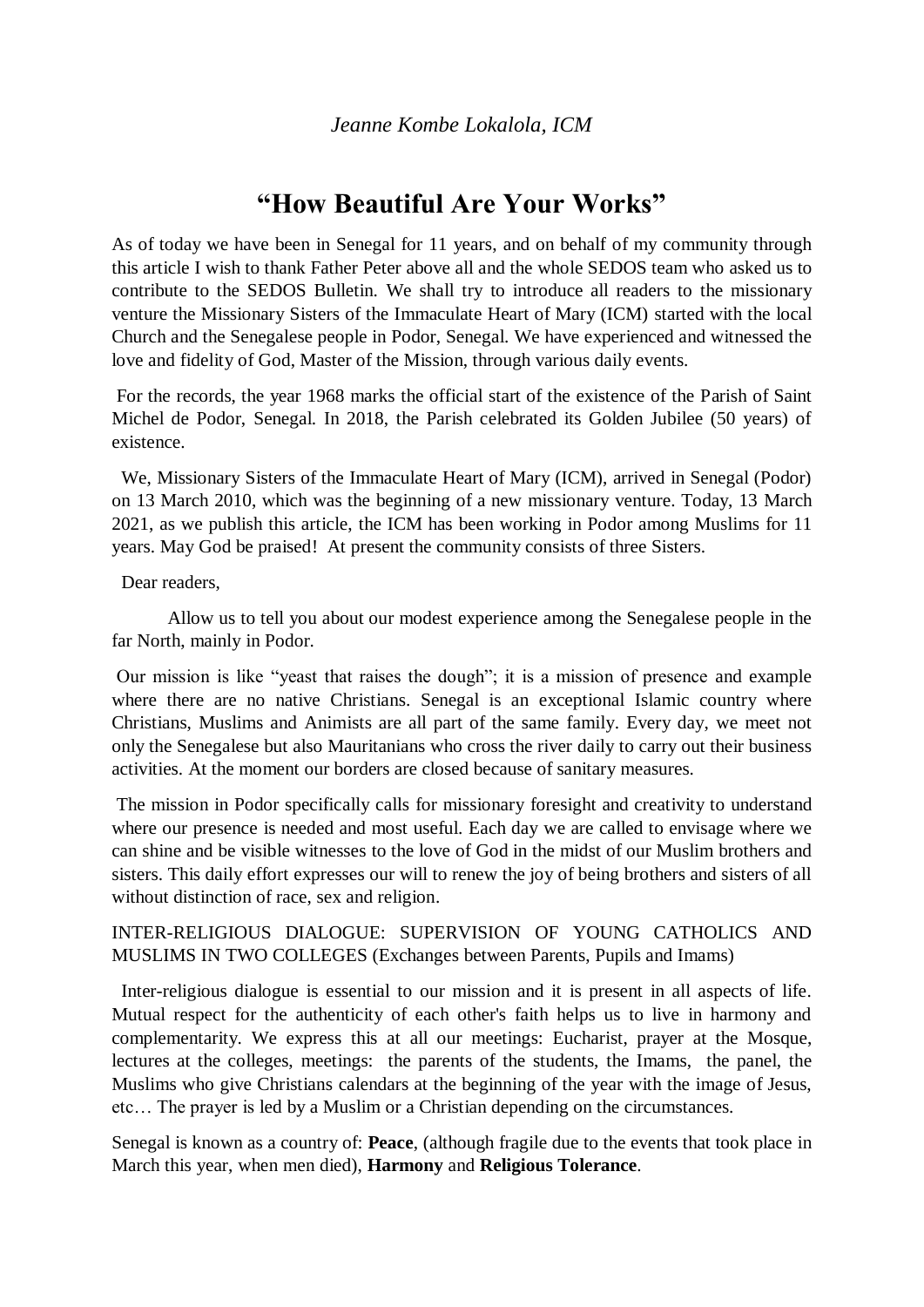In Senegal, marriage is complex. In North Senegal (Podor), there are the following problems:

- Early marriage: young girls aged from 11 to 13 are forced to marry.
- Marriage between first cousins, results in the problem of consanguinity in the family.
- Premature divorce.
- Excision: girls who have been mutilated feel marginalized.

—Very high divorce rate among parents, families reform, as a result an orphaned child is taken care of by a grandmother, uncle, aunt ...

The girl child is deprived of education, she has to learn to cook, take care of the children and her mother-in-law, especially in the surrounding villages.

—The phenomenon of village children who do not go to school.

### **Our Response: Our joys and challenges**

The mission in Senegal corresponds to our ICM charism. We go where others do not want to go. **This mission requires an active presence**.

After careful observation and listening to the population that is contending with all the situations mentioned above, we organized ways to supervise **disabled children**, **women in the villages** and we give professional training in dressmaking and **cooking/catering classes to marginalized girls.**

Most of the uneducated girls and women dropped out of school prematurely because of early marriage.

Every year the number of girls increases. In **2012** we started with **three** girls, at present, that is to say in 2021, there are 70 girls, and 1 boy, who are all Muslim.

We are glad to be accepted and respected by the population, and share our differences.

Furthermore, it is rewarding when we can put a marginalized woman back on her feet, by teaching her a trade:

 $\Box$  Educate

 $\Box$  Train,

□ Promote,

 $\Box$  Provide psychological support in all cases of distress and revolt caused by early divorce and excision by helping them to integrate into society thanks to a profession.

## **CHALLENGES**

— Acceptance and understanding of the other, whose religion is different from mine.

 $\Box$  open to dialogue (dialogue of life).

 $\Box$  The difference in the way we think about and do things: for example: during a lesson, a man came to the door either to check whether we were talking about Jesus to the students, or simply to ask for the *saricha* (alms).